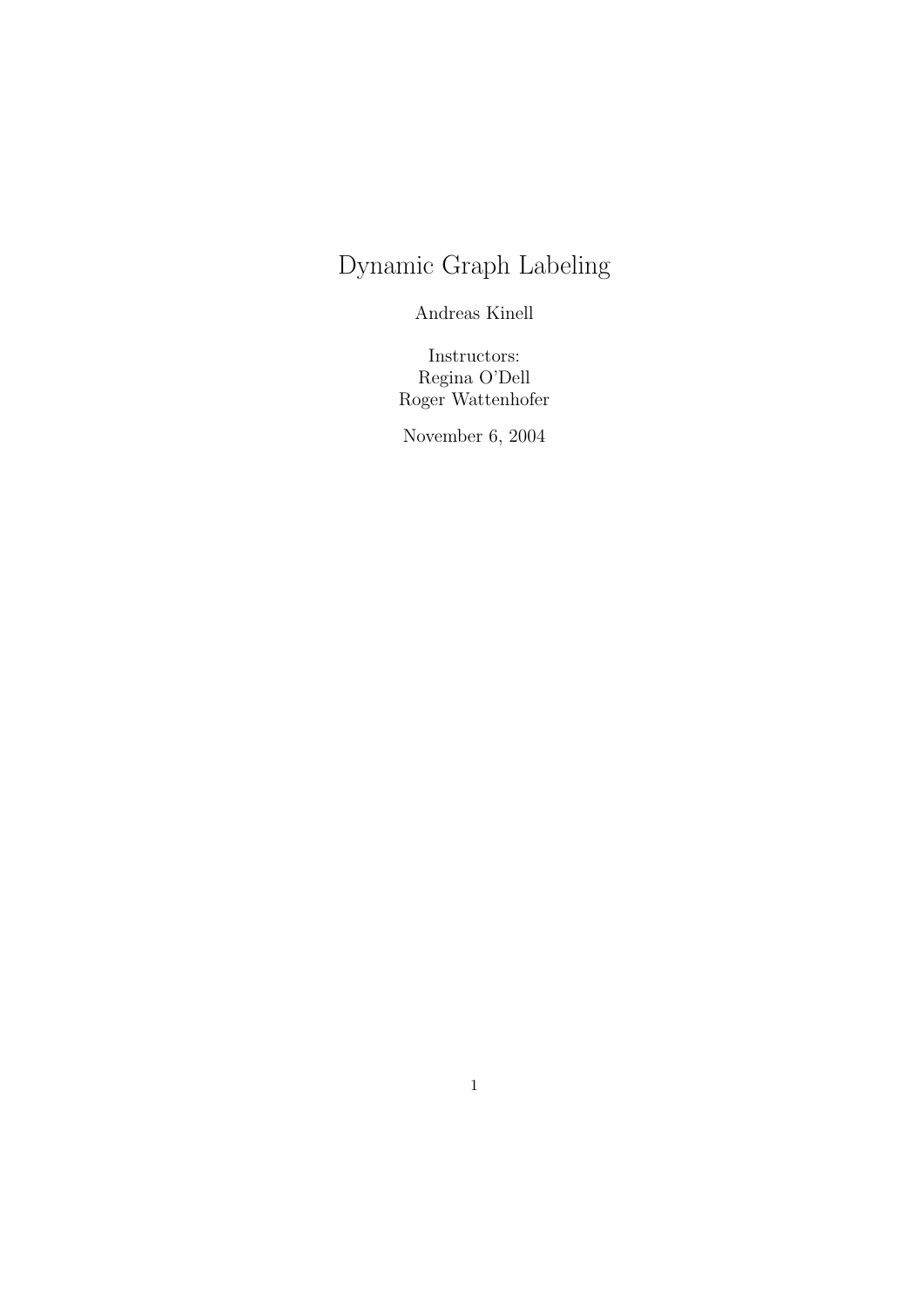## Contents

|            | Introduction                                     | 3              |
|------------|--------------------------------------------------|----------------|
|            | Definition of Dynamic Graph Labeling<br>1.1      | 3              |
|            | 1.2                                              | $\overline{4}$ |
|            | 1.3                                              | $\overline{4}$ |
| $\bf{2}^-$ | <b>Static Distance Labeling</b>                  | 4              |
|            | 2.1                                              | $\overline{4}$ |
|            | Achievements in Unit Disk Graphs<br>2.2          | $\overline{4}$ |
|            |                                                  |                |
| 3          | <b>Dynamic Graph Labeling</b>                    | 5.             |
|            | Applying Static Methods to Dynamic Graphs<br>3.1 | 5              |
|            | $3.2\,$                                          | 6              |
| 4          | Dynamic Distance Labeling in Special Graphs      | 6              |
|            | 4.1                                              | 6              |
|            | 4.2                                              | $\overline{7}$ |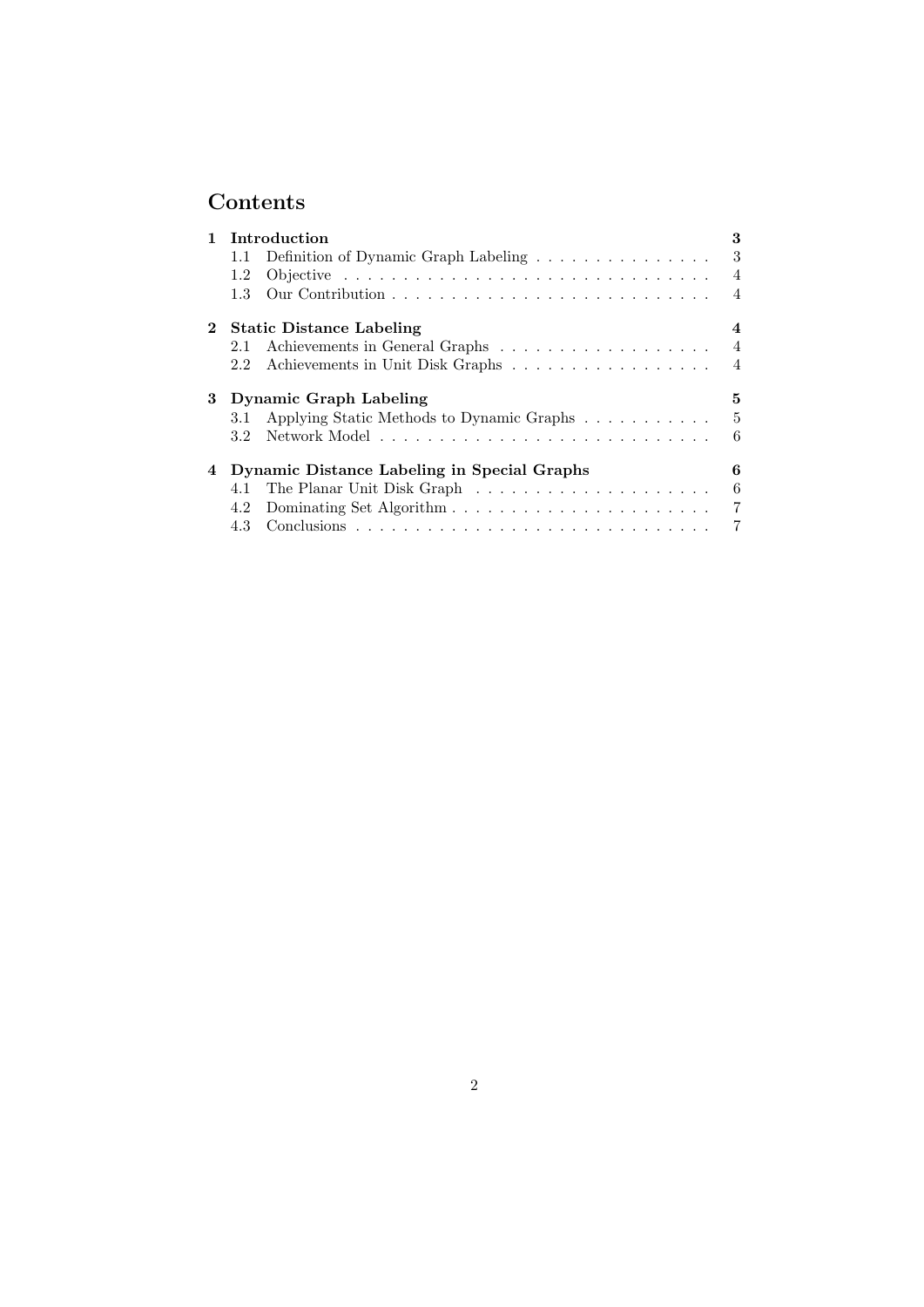#### Abstract

The object of this term project (Semesterarbeit) is Dynamic Distance Labeling. A great amount of time has been used to read and understand related papers. Several (small) proofs in different areas have been shown, but are not documented here, since there is no direct relation to this document. While developing an own distance labeling scheme occured to be impossible due to already very good proposals, it was intended to apply an existing labeling scheme to a variation of a Planar Unit Disk Graph. It resulted that the most interesting questions aroused during the last days of the project and still remain to be answered. The main achievement, somewhat unsatisfying, lies therefore in providing directions on which further investigations could be made.

### 1 Introduction

#### 1.1 Definition of Dynamic Graph Labeling

Using the term dynamic graph labeling we refer to dynamic distance labeling in graphs. To define dynamic graph labeling, some preliminary definitions are recalled:

- Distance: Given an undirected connected weighted graph G and two nodes u and v, we denote by  $d_G(u, v)$  the distance between u and v in  $G$ , i.e. the minimum weight of a path between them.
- Node-labeling for graph  $G$ : A non-negative integer function  $L$  that assigns a label  $L(u, G)$  to each node u of G.
- Distance-decoder: A function f which, given two labels  $\lambda_1, \lambda_2$ , returns an integer  $f(\lambda_1, \lambda_2)$ . Note that f is independent of G.
- Distance labeling:  $\langle L, f \rangle$  is a distance labeling for G if  $f(L(u, G), L(v, G)) =$  $d_G(u, v) \,\forall u, v \in V(G)$ . i.e. if f given the labels u, v returns the distance between  $u$  and  $v$ .
- Distance labeling scheme:  $\langle L, f \rangle$  is a distance labeling scheme for the graph family G if it is a distance labeling for every graph  $G \in \mathcal{G}$ .
- Timestep: A timestep  $t$  is an interval of time, such that in any interval, not more than one action is performed (i.e. the addition or removal of a node in a graph).

Definition 1.1. Dynamic Graph

A dynamic graph is a graph  $G \in \mathcal{G}$  at a given timestep t, denoted by  $G(t)$ or  $G(V, E, t)$ , where  $V \in G(t)$  and  $V' \in G(t + 1)$  may only differ in one element  $\forall t \geq 0$ .

Note that this definition implies that  $G(t) \in \mathcal{G} \forall t$ .

Definition 1.2. Dynamic Graph Labeling Scheme

Let  $G(t) \in \mathcal{G}$  be a dynamic graph. A dynamic graph labeling scheme is a distance labeling for all graphs  $G(t)$ ,  $t \geq 0$ .

This is a syntactical redefinition only. It makes sense though, since we want a dynamic graph labeling scheme to fulfill different requirements.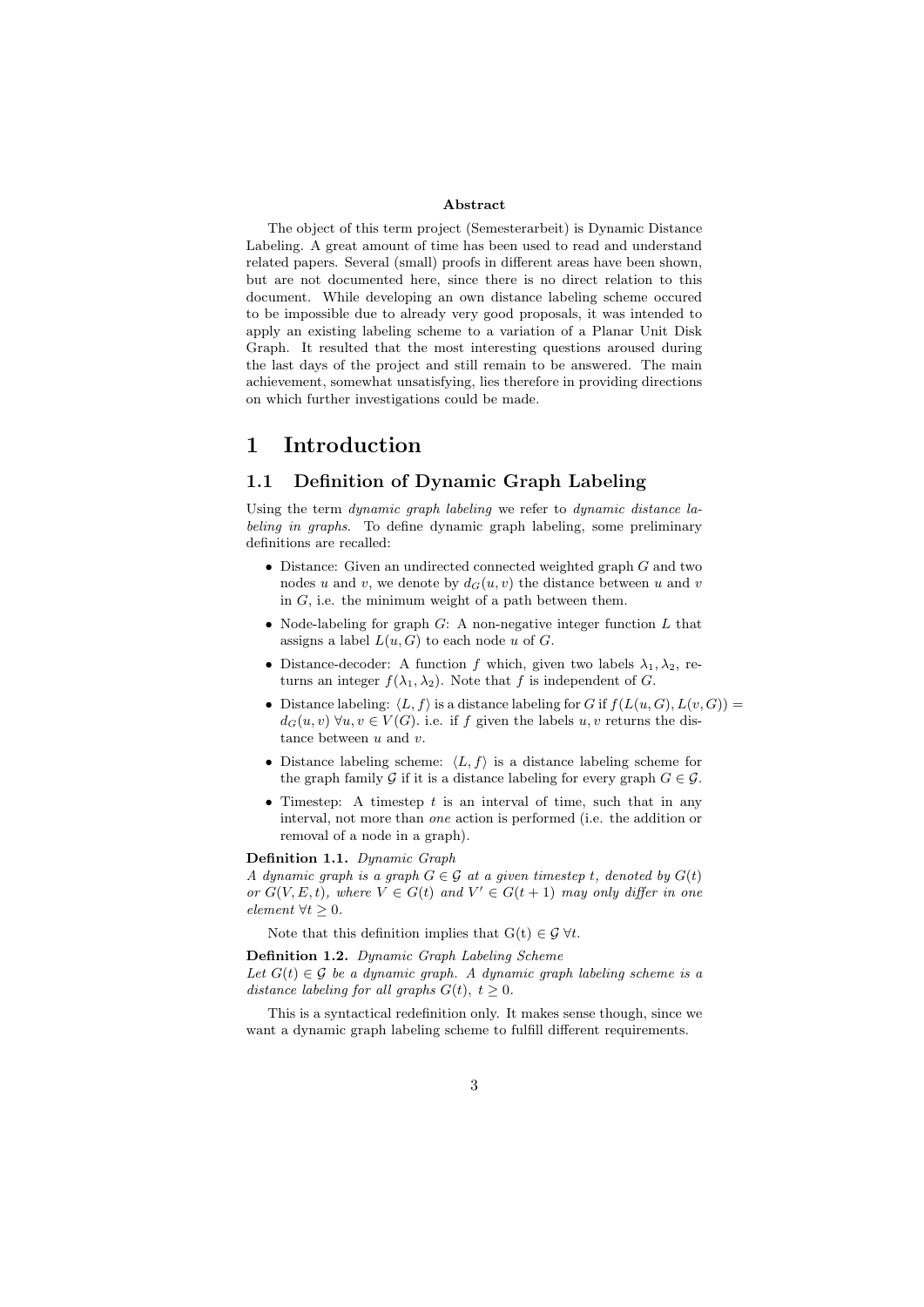#### 1.2 Objective

The ultimate goal is to achieve a "good" routing algorithm for dynamic graphs. This can be achieved using "good" distance labels. Particularly, we want the labels to be of small size and the decode-function to be fast. When it comes to dynamic graphs though, a great concern is the time needed to construct a label (sub)set for a given graph. That is, the time complexity of recalculating labels in case of addition or removal of a node.

#### 1.3 Our Contribution

In Section 3.1 it is shown by example that in the worst case, an addition or removal of one node in a dynamic general graph requires recalculation of  $\Omega(n)$  labels, even for s-approximative schemes, where calculation time of one node is in  $\Omega(n)$ 

A known distance labeling scheme is applied to a Planar Unit Disk Graph. Thus, the properties of the Unit Disk Graph as a network representation still hold while the distance labeling scheme is better than any scheme for normal Unit Disk Graphs. The drawback is a high constant s for the s-approximative scheme.

Also, a short and simple algorithm is shown to keep the number of nodes in a dominating subset of a graph smaller or equal to  $n/2$ , where n is the number of nodes of the graph.

## 2 Static Distance Labeling

#### 2.1 Achievements in General Graphs

Concerning maximum label size and time complexity of the decoder function, very good proposals have been made. Peleg and Gavoille proved in [GP01] a lower bound of  $\Omega(n)$  for the label size and offered  $11n+O(\log n)$ .  $log log n)$  as an upper bound with a decode function time complexity of  $O(\log \log n)$ . This time complexity is close to constant for real applications. Still, the minimum label size for a constant time complexity may be of interest.

#### 2.2 Achievements in Unit Disk Graphs

As will see later in Section 3.2, some special graphs, like the Unit Disk Graph [CCJ90] are better fitted to model real networks compared to general graphs. Therefore, we try to find some better labeling scheme for this type of graphs. Concretely, we will try to convert a Unit Disk Graph to a planar graph, and then apply an approximate distance labeling scheme for planar graphs. One possible solution is to transform a Unit Disk Graph to a Gabriel Graph. However, this transformation does not guarantee s-approximative distances for a constant s. This means  $d_{UDG}(u, v) > s \cdot d_{GG}(u, v)$  in the worst case.

A better approach is given by Yu Wang and Xiang-Yang Li, who proposed a planar spanner for the Unit Disk Graph, such that distances have constant stretch factor both hop-wise and length-wise [WL03].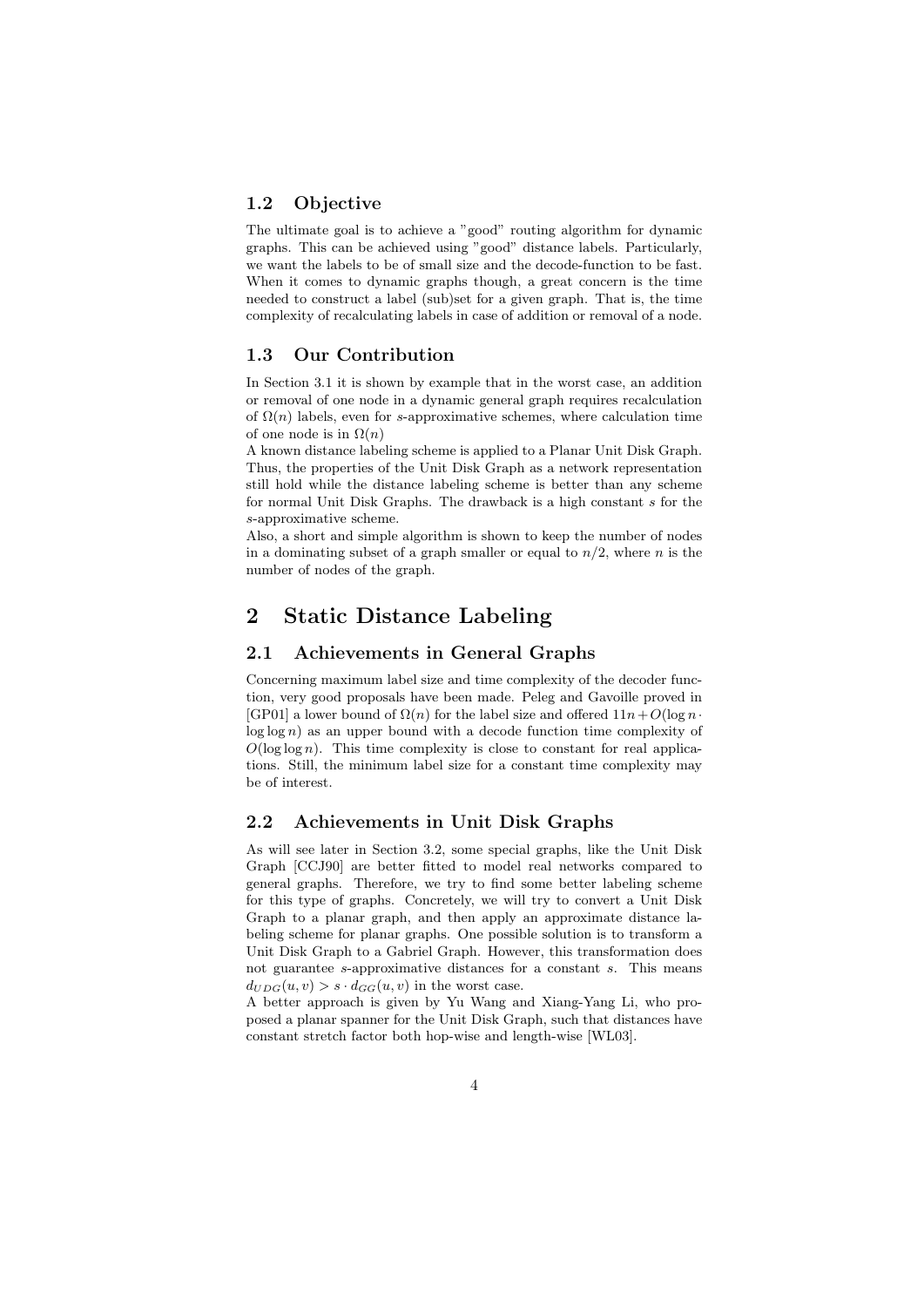## 3 Dynamic Graph Labeling

In the following Section 3.1, we note that for general graphs the cost of adding a node to the graph and updating the existing labels accordingly lies in  $\Omega(n^2)$ . This means, virtually speaking, the recalculation of the whole label set, every time a new node is added. Thus, no great speedup can be gained by improvements. The solution seems to be a focused view on special graph families. If a certain degree of locality can be defined, inserting a new node does not affect the whole graph and therefore can be done in less time.

#### 3.1 Applying Static Methods to Dynamic Graphs

As we will see, distance labeling is not fitted for dynamic graphs, since the lower bound of creating a label set is in  $\Omega(n^2)$ .

Claim 3.1. Any distance labeling scheme on general dynamic graphs needs at least  $\Omega(n^2)$  time to create a label in the worst case. This holds even for s-approximative schemes.

Argumentation. We construct an unweighted graph G as follows:

- Let  $H_1$  be a general graph and  $H_2$  a graph with a diameter  $diam_{H_1} \ge$  $diam_{H_2}$
- Let B be a Bridge that connects  $x \in H_1$  with  $y \in H_2$  such that the distance  $d(x, y) \geq 2s(diam_{H_1} + 1)$
- Let  $\langle L, f \rangle$  be a distance labeling scheme for the graph family  $\mathcal{G},$  $G \in \mathcal{G}$ . Let  $\mathcal{L}$  be the set of labels for G. f is the distance calculation function (decode-function).

Now, we add a vertex v, such that  $\exists w \in H_1 : d(w, v) = 1$  and  $\exists z \in$  $H_2$ :  $d(z, v) = 1$ . The distance  $d(w, z)$  is now obviously 2.  $f_c(w, z)$ computes  $d(x, y) + d(x, w) + d(y, z)$ . As  $d(x, y) \geq 2s(diam_{H_1} + 1)$  it is clear that  $f_{\mathcal{L}}(w, z) > d(w, z) \cdot s$ . In fact,  $\forall a \in H_1, b \in H_2$  the distance  $d(a, b) = d(a, x) + d(x, y) + d(y, b)$  has changed to  $d(a, b) = d(a, w) +$  $2 + d(z, b) \leq 2 + 2 \cdot diam_{H_1}$ . The distance function computes  $f_{\mathcal{L}}(a, b) \geq$  $2s(diam_{H_1} + 3) > 2 + 2 \cdot diam_{H_1} \cdot s \geq d(a, b) \cdot s, \ \forall a \neq x, b \neq y.$  Hence, every label of every node  $a \in H_1$  has to be recalculated, as well as every label of every node  $b \in H_2$ .

It remains to be shown, that the calculation of every label needs  $\Omega(n)$ time: Clearly,  $\exists w \in V(H_1)$  s.t. creation of the label needs  $\Omega(n)$  time, since for every node  $z \in V(H_2)$  it has to be tested, if the newly added vertex v reduces  $d(w, z)$  or not (v may or may not be connected to every  $z \in V(H_2)$ .

Knowing the label of one  $w \in V(H_1)$  does not speed up calculation of  $w' \neq w \in V(H_1)$ . Suppose we know  $d(w', z) \forall z \in V(H_2)$  and  $d(w, w')$ . We then know, that  $d(w, z) \leq d(w', z) + d(w', w) \ \forall z \in V(H_2)$ . Since v may or may not be connected to any  $w' \in V(H_1)$ , we still have to test  $d(w, w') \ \forall w' \in V(H_1).$ 

 $\Box$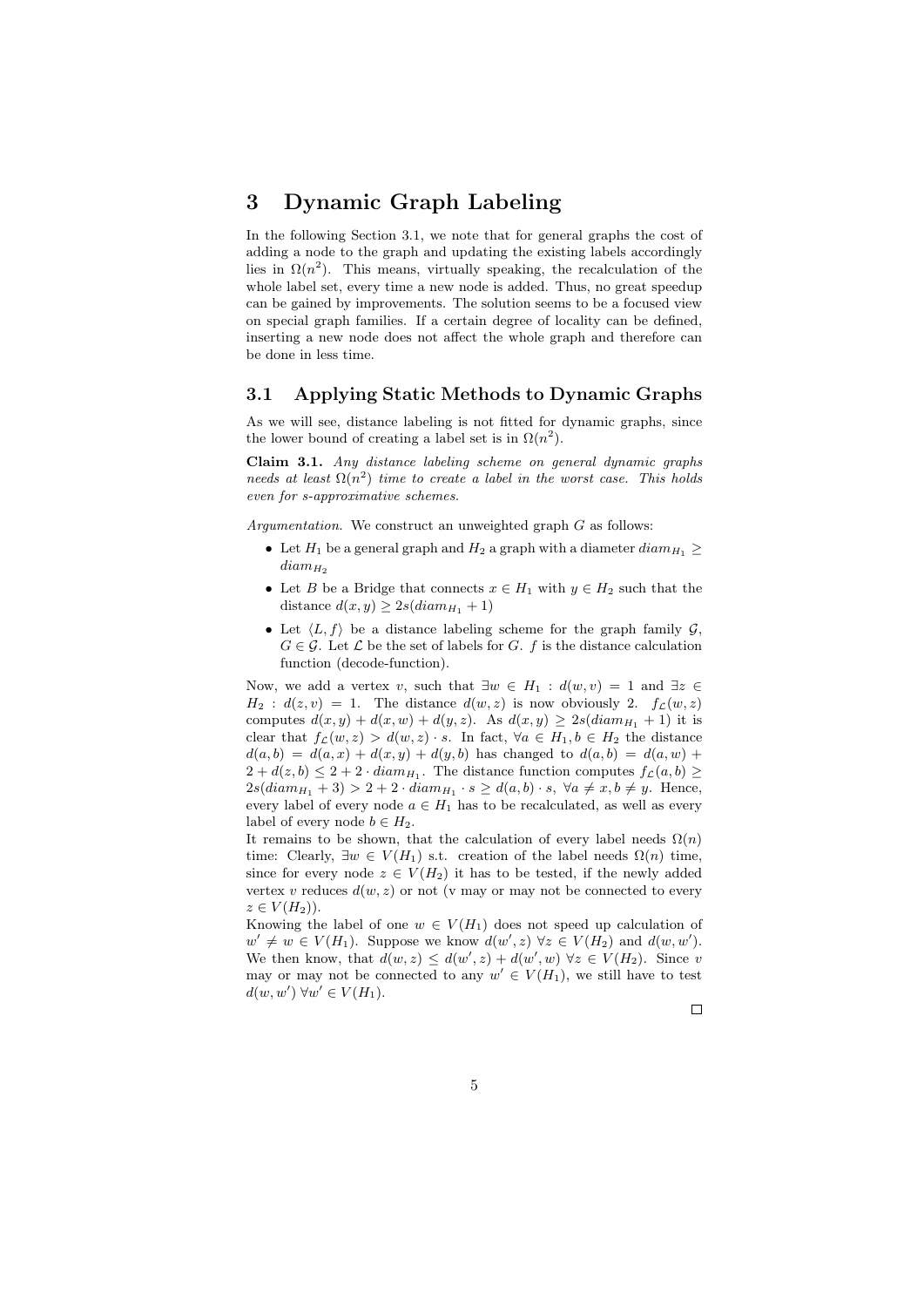#### 3.2 Network Model

While there are distance labeling schemes for general graphs which allow calculating the distance between two nodes in  $O(\log \log n)$  time and labelsize  $11n + O(\log n \cdot \log \log n)$ , those schemes are not necessarily suited for dynamic graphs since the cost of calculating the label set may be too high. Therefore, the better approach is to use graph families that better approximate a given network model, yet to be defined.

From the mobile computing point of view, a node of a graph is a device and its edges represent the connections to other devices. As the devices usually communicate wireless, they have a transmission radius.

For our network model, we make the following assumptions:

- All nodes are equal (i.e. they only differ in their label).
- Every node has a "transmission radius"  $r$ . Since all nodes are equal, we can assume  $r = 1$ .
- The nodes are distributed on a plane.
- A node has a restricted (constant) maximum of connections
- A node may join or leave the graph. In one timestep, only one node may do so.

The resulting dynamic k-bounded unit disk graphs may be used to model for example a mobile cell phone network. Planar distribution of the nodes of course does not imply a planar graph. The model does however introduce a geometric *locality*.

## 4 Dynamic Distance Labeling in Special Graphs

#### 4.1 The Planar Unit Disk Graph

[WL03] shows a planar spanner for the Unit Disk Graph using an underlying dominating set of the graph. [GKKP00] shows a 3-approximative distance labeling scheme for planar graphs with  $O(n^{1/3})$  bit labels.

We can now construct a planar spanner of a Unit Disk Graph and apply the mentioned distance labeling scheme to it. This results in a sapproximative scheme, since the planar spanner assures a (big) constant hop stretch factor  $(< 49 * 64 + 36)$ .

The main interest lies in the behavior of this scheme in dynamic graphs. The planar spanner can be constructed locally. A node either is a dominatee or a dominator. If a newly inserted node connects to at least one dominator, it becomes itself a dominatee. It cannot connect to more than five dominators (due to the property of the UDG). If it connects to dominatees only, it becomes a dominator. Since the whole spanner can be computed locally, the changes caused by the insertion of the new node also can be computed in a localized manner. Moreover, the construction of the new spanner takes constant time ([WL03], page 2).

For the following notes, the research of the mentioned planar distance labeling scheme is required.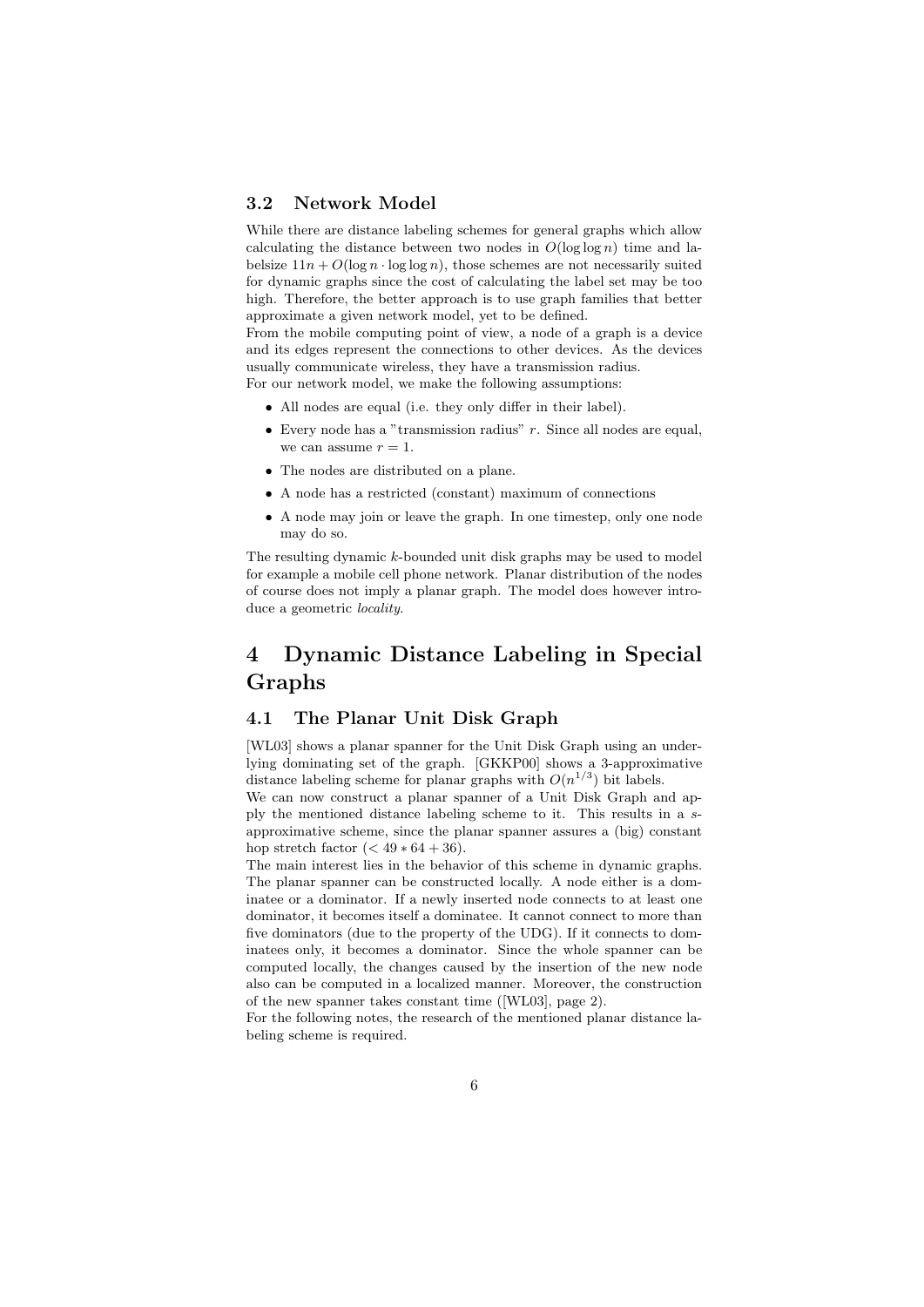The used distance labeling scheme partitions the graph into regions and subregions. Every node is either an internal node, or it is a boundary node. If the newly inserted node  $n$  connects to nodes of one subregion only, it becomes an internal node of that subregion. Its label can then be constructed locally, since  $d(n, u) = d(v, u) + 1 \,\forall u \in G$ , where v is the neighbor of  $n$  with shortest distance to  $u$ .

If  $n$  connects to several regions/subregions, it becomes a boundary node. Then, naivly, all nodes must check, if some  $p_u(R_{i'})$  has changed and all nodes in same subregions as n must check, if some  $p_u(S_{j'})$  has changed. This prevents a locally bounded update. There might exist a locally computable solution.

#### 4.2 Dominating Set Algorithm

The following algorithm determines a dominating set  $S$  of a graph  $G$  of size  $|S| \leq n/2$ , where *n* is the number of nodes in *G*. An application may be a distance labeling scheme with some bound directly depending on the size of the dominating set. Inserting nodes into an existing graph could make the size of the dominating set up to five times as big as the size of the dominatee set. Then, the dominating set eventually has to be recalculated

Algorithm 4.1. Construction of a Dominating Set  $S$  of a graph  $G$ 

- 1. pick a node  $n \in V(G)$  and color it A
- 2. color all uncolored neighbors of all nodes with color A with the color B
- 3. color all uncolored neighbors of all nodes with color B with the color A
- 4. if there are uncolored nodes, goto step 2

5. if  $|S_A| > |S_B|$  then:  $S = S_B$ , else:  $S = S_A$ .

 $S_A$  is the set of nodes with color A,  $S_B$  is the set of nodes with color B. The resulting dominating set is not necessarily minimal but fulfills  $|S| \leq n/2$ .

#### 4.3 Conclusions

There are two points of interest. First, it remains to be shown, if the label of a newly inserted node into the Planar Unit Disk Graph, acting as a boundary node in the proposed distance labeling scheme, can be computed locally. The second point is the big constant  $s$  in the resulting s-approximating distance labeling scheme. Wang and Li said, that the constant can be improved by more careful analysis of their spanner.

The exact costs of adding a node to a Planar Unit Disk Graph remain to be calculated. If the answer to the first point is negative, only an amortized analysis makes sense. Also, it is assumed that removing a node is a "reversed" action of inserting a node. It remains to be shown if this holds.